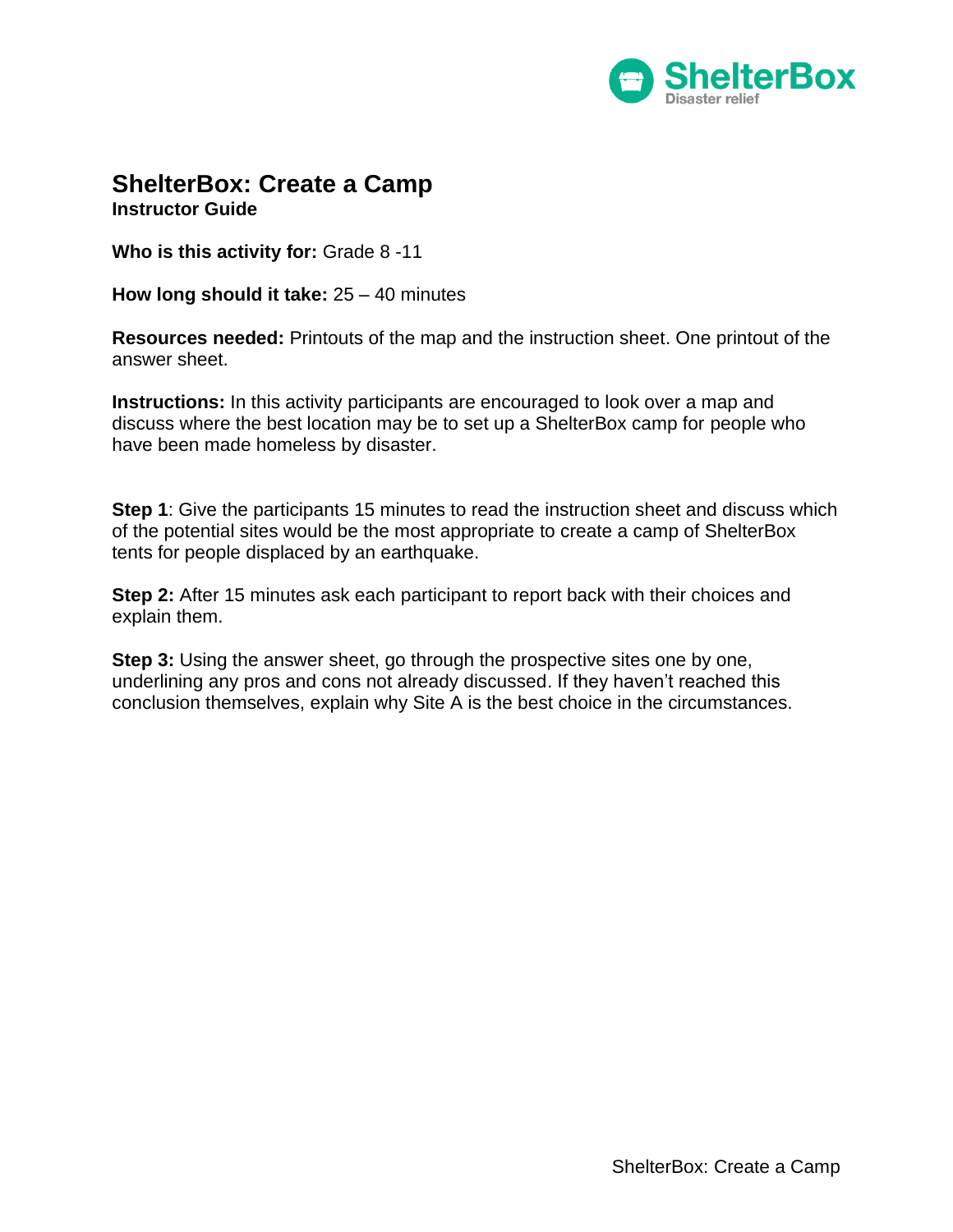

# **ShelterBox: Create a Camp**

### **Introduction**

ShelterBox, an international disaster relief charity, has recently responded to a devastating earthquake in the North of Pakistan. Thousands of people were left homeless and after assessing the situation and consulting with local officials, ShelterBox decided to send aid.

You are now a specially qualified ShelterBox Response Team volunteer, which means you must accompany this aid and make sure it reaches the worst affected areas and help set up a camp for families.

Your challenge, using the map provided, is to decide on the most suitable location for a ShelterBox camp. Remember, there are several things to take into consideration, such as sanitation, terrain, access and security. And remember, the tighter the lines on the map, the steeper the gradient.

Good luck!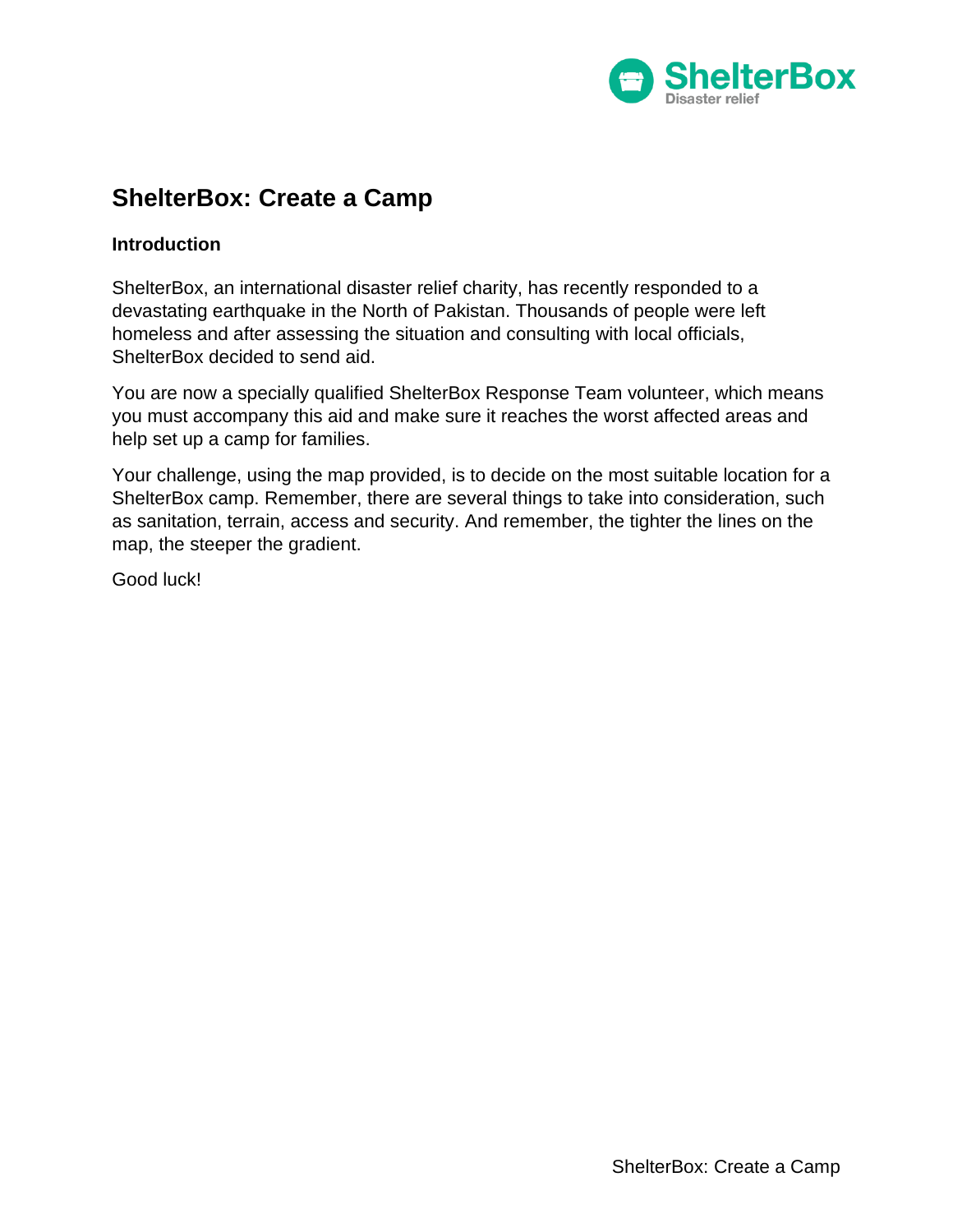



ShelterBox: Create a Camp